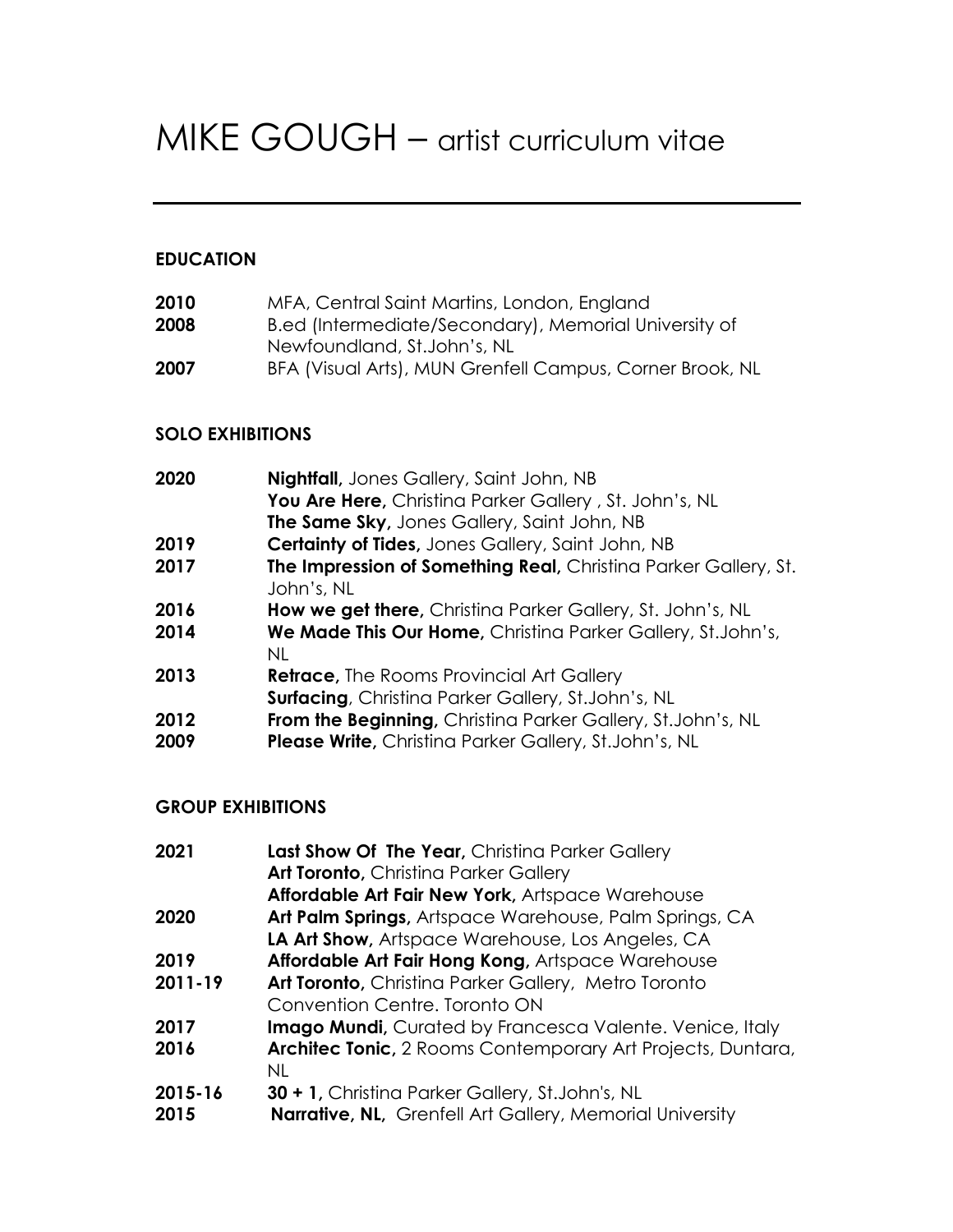|         | Paper, Christina Parker Gallery, St.John's, NL                  |
|---------|-----------------------------------------------------------------|
| 2014    | Keeping Current: Art work from our country's eastern edge,      |
|         | Abbozzo Gallery, Toronto, ON                                    |
|         | <b>Changing Tides: Contemporary Art of Newfoundland and</b>     |
|         | Labrador, The McMichael Canadian Art Collection, Ontario,       |
|         | Canada                                                          |
| 2013    | A Celebration of Gallery Artists, Christina Parker Gallery,     |
|         | St.John's, NL                                                   |
|         | Summer Exhibition 2013, Christina Parker Gallery, St.John's, NL |
| 2012-13 | 25 for 25, 25th Anniversary of The Provincial Art Bank, The     |
|         | Rooms, St.John's, NL, Touring Exhibition.                       |
| 2011    | The Works, Christina Parker Gallery, St.John's, NL              |
|         | Arts and Letter Exhibition, St.John's, NL: winning entry        |
|         | City of St. John's Art Procurement Exhibition. St. John's City  |
|         | Hall. St. John's NL                                             |
|         | Drawn Words and Written Images, Queen Elizabeth II Library,     |
|         | St.John's, NL                                                   |
|         | Atlanticus, Christina Parker Gallery, St.John's, NL             |
| 2010    | Gift: Annual Selection of Graduates, Witham Gallery, London,    |
|         | UK, 2010                                                        |
|         | Central Saint Martins MA Fine Art Degree Show, CSM Charing      |
|         | Cross Rd., London UK                                            |
|         | Nothing to be done, Empire Gallery, London, UK,                 |
|         | Necessary Illusions, CSM Interim Show, currated by the          |
|         | Chelsea School of Art Curatorial Critical Framework Course      |
|         | London, UK.                                                     |
| 2009    | Time After Timeline, Eastern Edge Gallery, Members              |
|         | Exhibition, St.John's NL.                                       |
| 2008    | Aumento, Melon, St.John's, NL                                   |
| 2007    | <b>Sincerely Yours</b> , Sorrento, On the Rocks. Corner Brook   |
|         | Newfoundland.                                                   |
|         | Segment, B.F.A Graduation Exhibition, Sir Wilfred               |
|         | Grenfell College Art Gallery, Corner Brook,                     |
|         | Newfoundland.                                                   |
| 2006    | Student print exhibition in conjunction with print biennially,  |
|         | Anna Leonowens Gallery, Nova Scotia College of Art and          |
|         | Design, Halifax, NS.                                            |
|         | Art in a Suitcase, Noyelle, France.                             |
|         | Harlow, Harlow, Essex, England.                                 |
| 2005    | Searose Exhibition, Husky Oil Corporation Permanent             |
|         | Collection Exhibition, Humber Valley Resort, Humber             |
|         | Valley, Newfoundland.                                           |
| 2004    | <b>Intersection</b> , Sir Wilfred Grenfell College Art Gallery, |
|         | Corner Brook, Newfoundland.                                     |